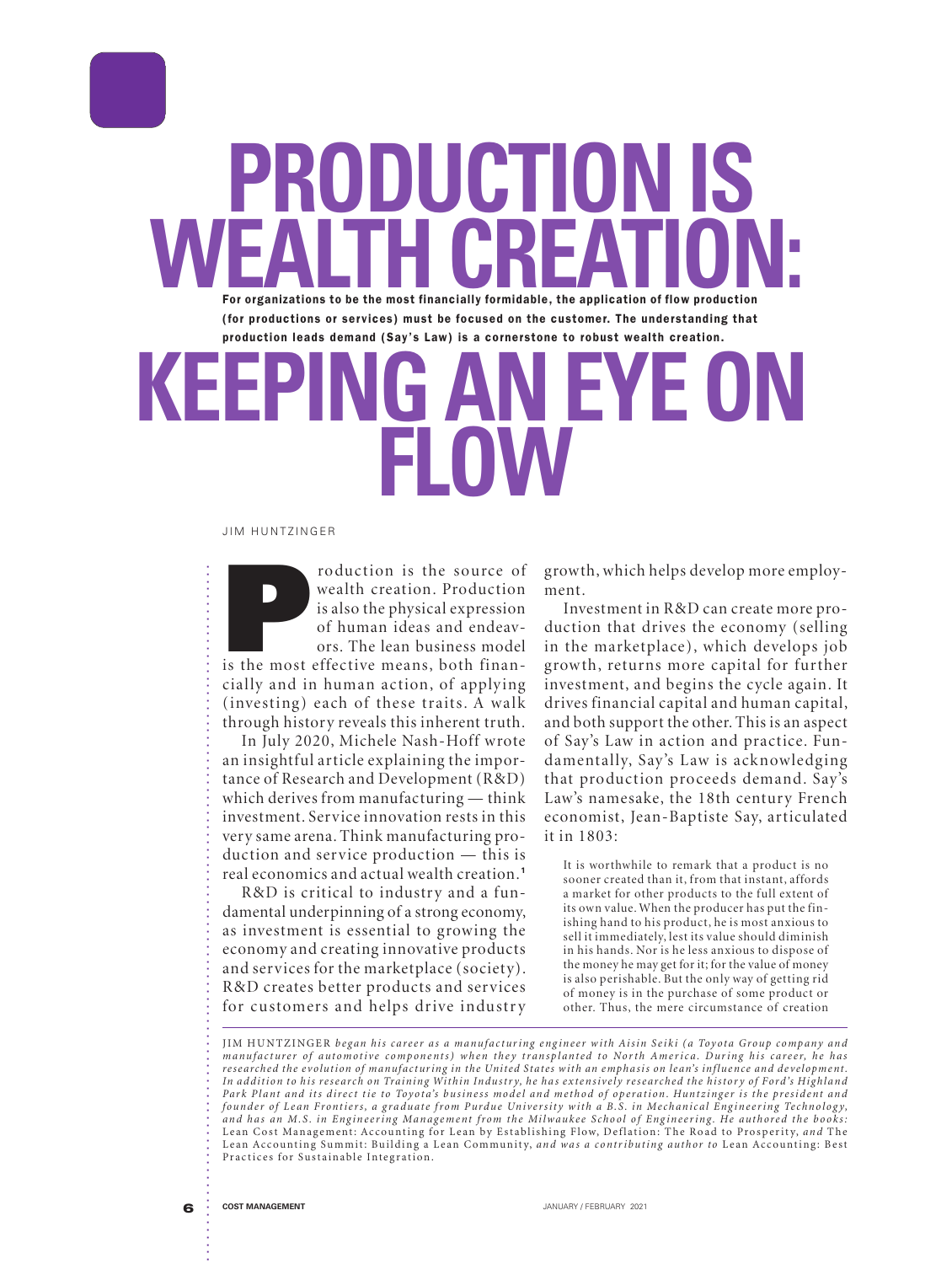of one product immediately opens a vent for other products.**<sup>2</sup>**

The great British economist, David Ricardo, supported and reiterated Say's Law in his classic 1817 book, Principles of Political Economy and Taxation. He states, "No man produces, but with a view to consume or sell, and he never sells, but with the intention to purchase some other commodity, which may be immediately useful to him, or which may contribute to future production. By producing, then he necessarily becomes either the consumer of his own goods, or the purchaser and consumer of the goods of some other person." Ricardo continued supporting Say's notion that capital will not remain in a country or in ventures which are not productive when it can be moved to superior production and profit.<sup>3</sup>

Think investment is R&D that derives out of manufacturing, developing the ability to create and supply customers w ith more, better, less expensive, and quicker products and services. In the competitive market, this creates more market share, higher margins, and increased knowledge and experience, which all can feed back into an organization to further this cycle. Consequentially, a win-win-win-win scenario emerges — for the customers, owners, employees, and the surrounding supply base (which also benefits its own group of customers, ow ners, employees, and supply base).

Australian economist Steven Kates explained Say's idea, "Spending does not of itself create growth and employment. You cannot make an economy prosper through expenditure, only through value adding production. Demand does not drive an economy for ward, nor does demand deficiency cause recessions." This principle is enhanced by the lean business model. Dr. Kates noted the critical aspect of value adding production. The lean business model, with its emphasis on efficient flow, focuses on resources (such as capital equipment, labor, suppliers, management, etc.) while consuming as minimal resources as possible to get the product or service (production) to the customer at the highest quality, shortest time, and lowest price. Hence lean's obsessive focus on customer-centric value add. **<sup>4</sup>**

From this proposition, demand will follow. According to Say's Law, production, particularly good and effective production, leads to demand. In addition to the Toyota Motor Corporation, there have been a variety of organizations in multiple industries over the past three decades that have illustrated these principles and practices in much of their business performance. These lean organizations have greatly improved performance and financial return. Many of these companies have shared their stories and lessons (successes and failures) at the annual Lean Accounting and Management Summit. **<sup>5</sup>**

Executing lean accounting methods effectively builds further revenue which can be invested back into the organization to even further grow and enhance production (product development, production development, market development, etc.), which in turn runs the cycle of Say's Law. Additionally, salaries and hourly wages can and will be increased, which will drive savings and the proliferation of capital to other organizations. This is how economies grow and how individual wealth increases. "It does simply because savings and investment, not consumption are the true drivers of economic growth," notes Real Clear Markets editor John Tamny. "Entrepreneurs cannot innovate, and companies can't grow or be founded w ithout sav ings first." **<sup>6</sup>**

. . . . . . . . . . . . . . . . . . . . . . . . . . . . . . . . . . . . . . . . . . . . . . . . . . . . . . . . . . . . . . . . . . . . . . . . . . . . . . . . . . . . . . . . . . . . . . .

. . . . . . . . . . . . . . . . . . . . . . . . . . . . .

According to Ricardo, "It is through the inequality of profits that capital is moved from one employment to another."<sup>7</sup> The inequality of profits is why Wall Street exists. Wall Street does not create wealth, it only *aids* in the movement of capital to

places of better employment of production. Tragically, many leaders of organizations lose sight of their mission and purpose of production and productivity to create value, that is, to create wealth. Their behavior also becomes confused; for example, the financial industry behaving as if they create wealth instead of helping to move capital to entities that are supposed to create wealth. To better ser ve our organizations, communities,

society, and ultimately ourselves, it behooves us to always keep this in mind. " [Commerce] traverses the earth, flies from places where it is oppressed, and stays where it has liberty to breath," wrote the great Enlightenment philosopher

**THINK INVESTMENT IS R&D THAT DERIVES OUT OF MANUFACTURING, DEVELOPING THE ABILITY TO CREATE AND SUPPLY CUSTOMERS WITH MORE, BETTER, LESS EXPENSIVE, AND QUICKER PRODUCTS AND SERVICES.**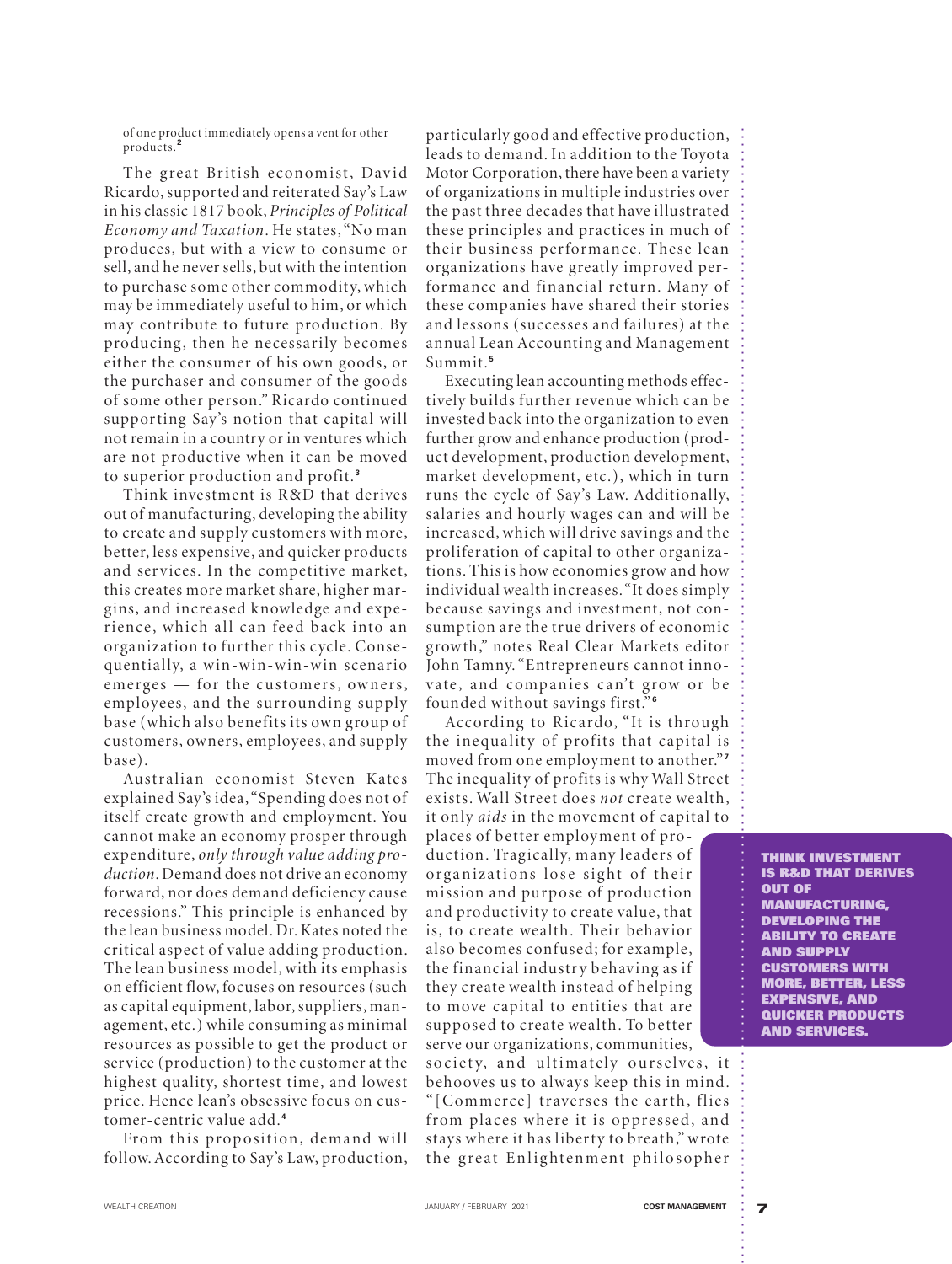Charles de Montesquieu, who directly in fluenced our Founding Fathers.<sup>8</sup>

Certainly, we must invest wisely and in service to our customers. We must have a mission on productivity, creating value by supplying products and ser vices quickly, cost-effectively, and of high quality.

Henry Ford intuitively understood these principles. Ford's Highland Park Plant was the zenith of the accumulation of practices and principles that emerged from the American Industrial Revolution and the original example for today's lean business model. Ford realized that value creation for the customer, or creating wealth in service to your fellow man, was the highest purpose of business and industry. In his book, Today and Tomorrow, he states "When the chief function of any industry is to produce dividends rather than goods for use [production], the emphasis is fundamentally wrong. The face of the business is bowed toward the stock holder and not toward the consumer, and this means the denial of the primary purpose of industry."<sup>9</sup>

As Henry Ford pioneered and lean organizations continued to practice and develop, the practice of flow, of both products and information, became key to generating fur ther wealth in order to not just cover costs of doing business but also to generate the ability to invest in production. Henry Ford did this very well at his Highland Park Plant, home of the Model T, for many years where he constantly invested in his production at a rapid pace. As a result, he generated immense wealth, setting a stunning landmark (at that time in history) for wages. He invested in both equipment and human capital. Incidentally, investment in equipment and construction capital is really investing in human capital as equipment, and facilities are always the result of human ideas and labor.

The lessons of Ford's Highland Park Plant, its concept and use of flow, was the baton which Toyota would seize and over time employ in their operations and overall business. Toyota's use of Highland Park's flow concept is the manifestation of lean which we see today. **<sup>10</sup>**

Keeping an eye on flow in a lean perspective can drive an organization toward further innovation and improvement in production, which improves return financially and in

market share, further improving both margin (more retained capital for investing) and volume (demand).

With more retained capital, investment can proceed, which increases demand and furthers the cycle. The use of flow of process and information in the lean business model accomplishes this grow th better than any business model yet devised (notwithstanding overall good management practices in cluded). Lean accounting practices support informational flow with more accurate information for better decisionmaking, thereby leading to improvements and innovation of production and development (product production).

From Say's perspective, products are paid for with products, and a glut (too many products) can take place only when there are too many means of production applied to one kind of product (excess capacity utilized toward a specific product or product family) and not enough to another. Essentially, producers are not listening to the market properly to adjust their capacity output to products and services that give value to the market.

This is also where the lean business model plays an extensive role. Lean process development applies only a minimum amount of capital (equipment and labor) to producing a product — only what the market desires and only in the exact amount the market demands. This is the true application of flow processing, meeting the market directly. Understanding and applying lean process development (in conjunction with lean product development) will typically cut the needed equipment and labor capital in half, which frees up capital for other production or for sav ings. **<sup>11</sup>** It also allows for incremental capital outlay if further demand occurs or prevents excessive capital outlay and overcapacity, which has an extremely detrimental effect on the overall management of an organization and creates unnecessar y excess consumption of capital.

Furthermore, and in the case of an economic downturn, while the market adjusts to misproduction and malinvestments, the market will adjust reasonably rapidly if left uninhibited. However, at the same time, currency loses value (or, at best, has idle value), which means it is perishable unless, it is either earning interest as savings where it

**TOYOTA'S USE OF HIGHLAND PARK'S FLOW CONCEPT IS THE MANIFESTATION OF LEAN WHICH WE SEE TODAY.**